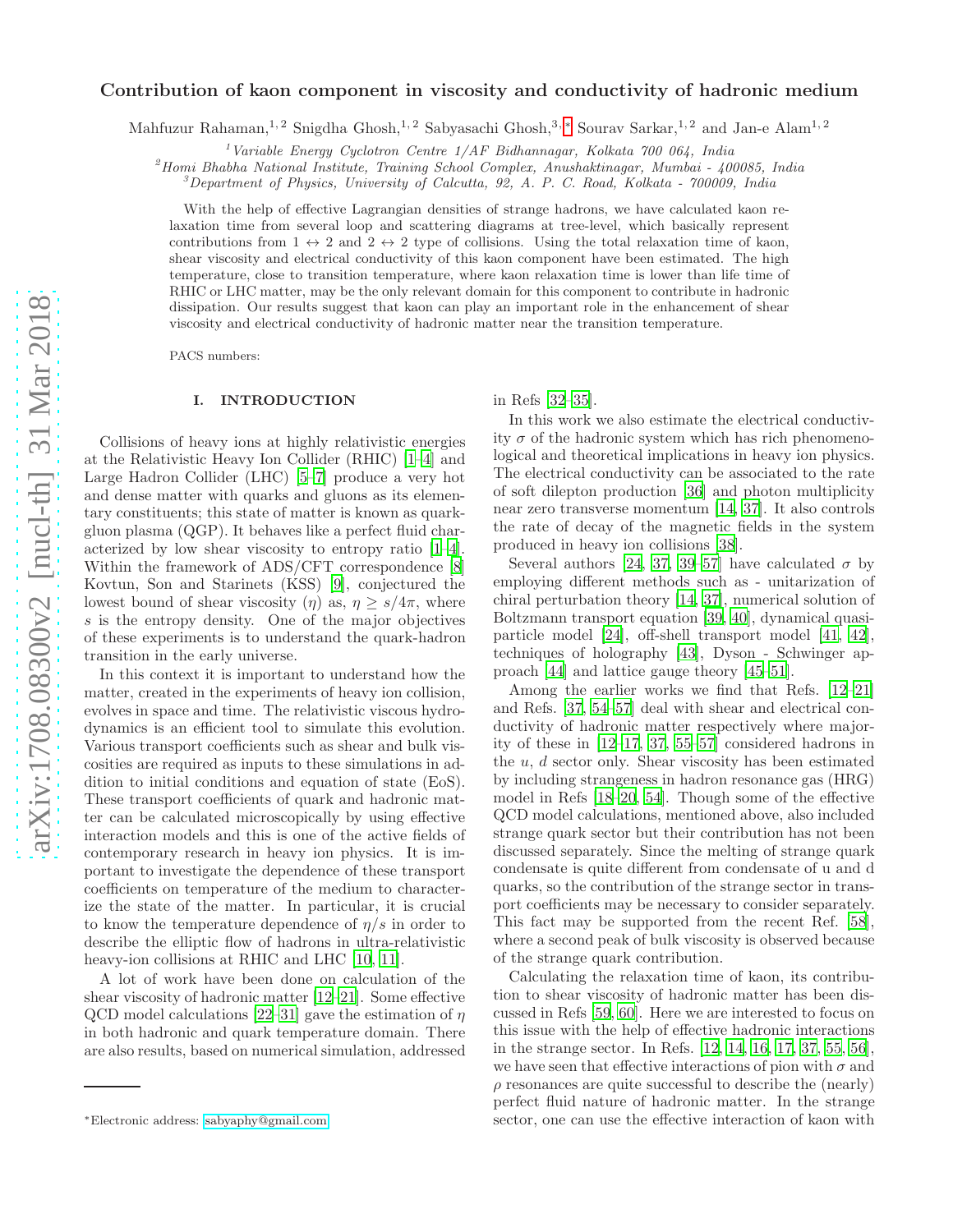

<span id="page-1-1"></span>FIG. 1: The diagram (a) is a schematic one-loop representation of viscous-stress tensor for the medium with constituents of K-meson. The double dashed lines for the K-meson propagators indicate that they have some finite thermal width. The diagram (b) is kaon self-energy for  $\pi K^*$  and  $K\phi$  loops.



<span id="page-1-3"></span>FIG. 2: Tree-level Feynman diagrams of  $Kx \to Kx$  scattering, where  $x = K, \overline{K}, \pi$ .

 $K^*$  and  $\phi$  resonances, whose contribution in shear viscosity and electrical conductivity is the aim of present investigation. These transport coefficients are estimated by using their standard expressions, obtained from relaxation time approximation (RTA) or Kubo formalism with one-loop diagram, where the relaxation time or thermal width has been obtained from the effective hadronic Lagrangian density of strange sector.

The paper is organized as follows. In the next section, we have addressed the formalism to calculate the shear viscosity and electrical conductivity of kaon component in term of its thermal width. This section also includes the derivation of kaon thermal width from different possible loop and scattering diagrams. The numerical results on these transport coefficients for kaon component have been discussed in section III. Section IV is devoted to summary and conclusion.

### II. FORMALISM

We consider a hot mesonic matter, where pion and kaon are the main constituents of the medium. Here, our main focus is on the constituent of strange sector meson - the kaons. In the next section we derive the expression for viscosity in terms of the width of the kaons in thermal bath.

### A. Shear viscosity

We start with the viscous-stress tensor  $\pi^{\mu\nu}$  for kaonic medium to construct the spectral density

$$
A_K^{\eta} = \int d^4x e^{iq \cdot x} \langle [\pi_{ij}(x), \pi^{ij}(0)] \rangle_{\beta} , \qquad (1)
$$

where  $\langle \hat{O} \rangle_{\beta}$  stands for the thermal ensemble average of  $\hat{O}$  *i.e.*  $\langle \hat{O} \rangle_{\beta} = \text{Tr}e^{-\beta H} \hat{O}/\text{Tr}e^{-\beta H}$ . With the help of the Kubo formalism [\[61](#page-8-1), [62](#page-8-2)], one can relate this spectral density  $A_K^{\eta}$  with the shear viscosity  $(\eta_K)$  of kaonic medium as [\[14](#page-7-15)]

<span id="page-1-0"></span>
$$
\eta = \frac{1}{20} \lim_{q_0, \mathbf{q} \to 0} \frac{A_K^{\eta}}{q_0} \ . \tag{2}
$$

Following quasi-particle method of Kubo framework [\[14](#page-7-15), [15,](#page-7-37) [63,](#page-8-3) [64\]](#page-8-4), the simplest one-loop expressions of Eq. [\(2\)](#page-1-0) for kaon  $(K)$  is:

<span id="page-1-2"></span>
$$
\eta_K = \frac{\beta I_K}{30\pi^2} \int_0^\infty \frac{d\mathbf{k} \mathbf{k}^6}{\omega_k^{K^2} \Gamma_K} n_k(\omega_k^K) \{1 + n_k(\omega_k^K)\}, \quad (3)
$$

where isospin factor  $I_K = 4$  and  $n_k(\omega_k^K) = 1/{e^{\beta \omega_k^K} - 1}$ is the Bose-Einstein (BE) distribution of kaon with energy  $\omega_k^K = (\mathbf{k}^2 + m_K^2)^{1/2}$ . Fig. [1\(](#page-1-1)a) represents the schematic one-loop diagram, derived from two point function of viscous stress tensor in the kaonic medium.  $\Gamma_K$ in Eq. [\(3\)](#page-1-2) is the thermal width of kaon in the medium which is represented in Fig.  $1(a)$  by double lines. Hence, these internal lines are drawn in double line pattern. This adoption of finite thermal width is a very well established technique [\[14,](#page-7-15) [15,](#page-7-37) [63,](#page-8-3) [64](#page-8-4)], which is generally used in Kubo approach to get a non-divergent value of the shear viscous coefficient. This treatment is equivalent to quasi-particle approximation.

Again, this one-loop expression of shear viscosity from Kubo approach [\[14,](#page-7-15) [15](#page-7-37), [63,](#page-8-3) [64](#page-8-4)] exactly coincides with the expression originating from the relaxation-time approximation of the kinetic theory approach [\[16,](#page-7-35) [59,](#page-7-34) [63](#page-8-3), [71](#page-8-5)] Although, RTA is used in the present work for simplicity, we should, however, mention here that the re-summation of ladder diagrams [\[14,](#page-7-15) [65](#page-8-6)[–70\]](#page-8-7) leads to the contribution to shear viscosity which has the same order of magnitude as the one loop diagram. The dissipative part of energy momentum tensor, responsible for shear viscosity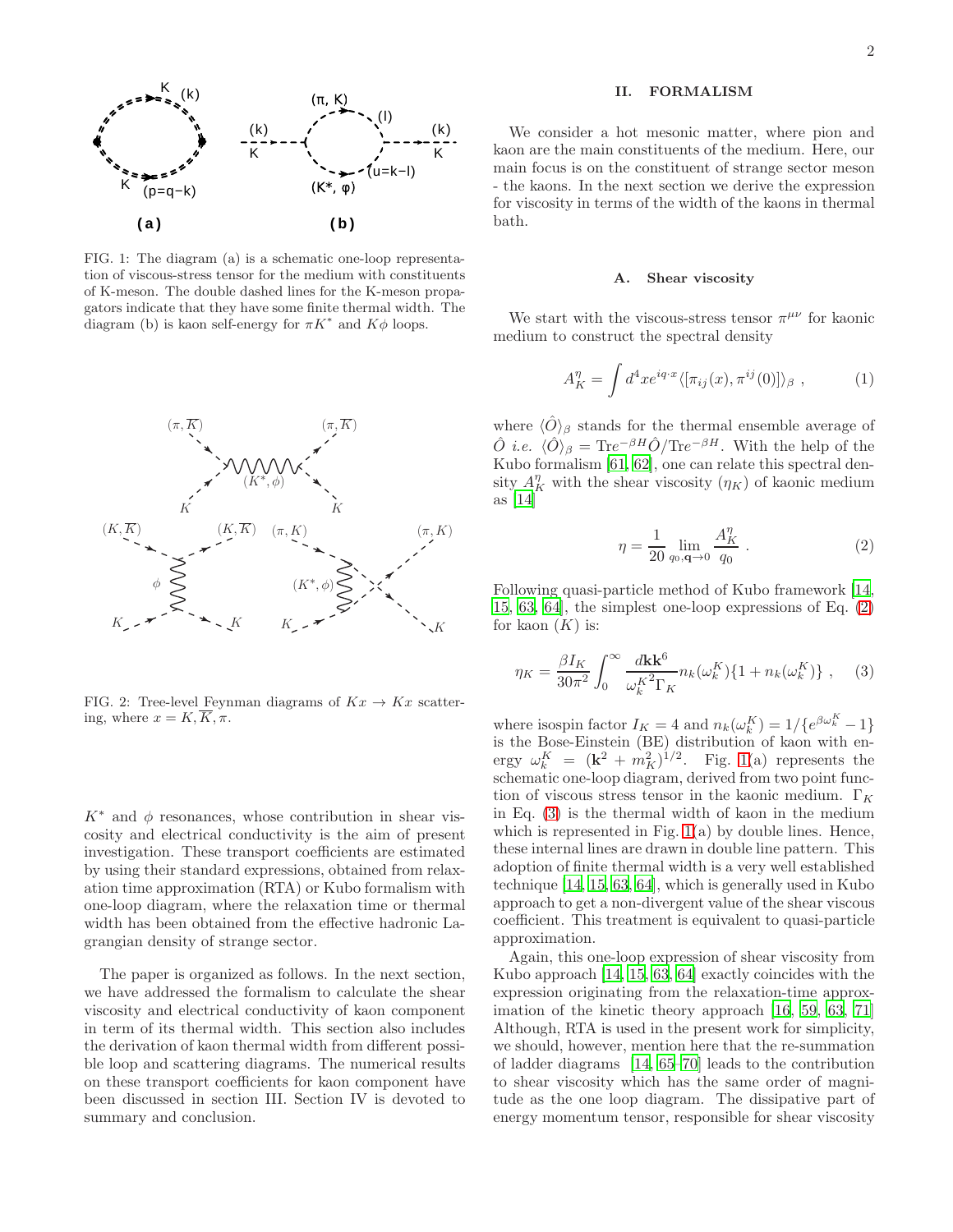coefficient, can be expressed as

<span id="page-2-0"></span>
$$
T_D^{\mu\nu} = \eta (D^\mu u^\nu + D^\nu u^\mu + \frac{2}{3} \Delta^{\mu\nu} \partial_\sigma u^\sigma)
$$
  
= 
$$
\int \frac{d^3 \mathbf{k}}{(2\pi)^3} \frac{k^\mu k^\nu}{\omega_k^K} \delta n , \qquad (4)
$$

where

$$
D^{\mu} = \partial^{\mu} - u^{\mu} u_{\sigma} \partial_{\sigma}, \text{ and } \Delta^{\mu \nu} = u^{\mu} u^{\nu} - g^{\mu \nu} . \tag{5}
$$

It is interesting to note that Eq. [\(4\)](#page-2-0) relates the collective fluid four velocity,  $u^{\mu}$  to the four momentum of elementary constituent,  $k^{\mu}$  through the non-equilibrium distribution function  $n = n_k + \delta n$ , which is assumed to be slightly shifted from equilibrium distribution function  $n_k$ by  $\delta n$ , given by

<span id="page-2-1"></span>
$$
\delta n = C k_{\mu} k_{\nu} (D^{\mu} u^{\nu} + D^{\nu} u^{\mu} + \frac{2}{3} \Delta^{\mu \nu} \partial_{\sigma} u^{\sigma}) n_k (1 + n_k) ,
$$
 (6)

The Boltzmann equation in RTA can be written as,

$$
k^{\mu}\partial_{\mu}n_{k} = \frac{\omega_{k}^{K}}{\tau_{K}}\delta n \tag{7}
$$

which fixes the value of C as  $C = \frac{\tau_K \beta}{2 \omega_k^K}$ . Using this expression of  $C$  in Eq. [\(6\)](#page-2-1) one can obtain Eq. [\(3\)](#page-1-2) through Eq. [\(4\)](#page-2-0) in RTA approach where we have to identify the kaon relaxation time  $\tau_K = 1/\Gamma_K$ . Hence, the thermal width or relaxation time of kaon plays a vital role in determining the numerical strength of shear viscosity. To calculate this kaon relaxation time, we have considered two sources of Feynman diagrams. One is loop diagram of kaon self-energy and another is tree-level diagram for elastic scattering channel of kaon. These are described below.

### <span id="page-2-5"></span>B. Loop diagrams

Following the Cutkosky rule, we will estimate the thermal width from the imaginary part of kaon self-energy at finite temperature. Here, we have considered  $\pi K^*$ and  $K\phi$  loops for calculating kaon self-energy, which is shown in Fig. [1\(](#page-1-1)b). We can write the total thermal width/Landau damping (LD) of kaon  $\Gamma_K$  as

$$
\Gamma_K^{LD} = -\text{Im}\Pi_{K(\pi K^*)}^{LD}(k_0 = \omega_k^K, \mathbf{k})/(2\omega_K)
$$

$$
-\text{Im}\Pi_{K(K\phi)}^{LD}(k_0 = \omega_k^K, \mathbf{k})/(2\omega_K) ,
$$
(8)

where  $\Pi_{K(\pi K^*)}^{LD}(k)$  and  $\Pi_{K(K\phi)}^{LD}(k)$  are kaon self-energy for  $\pi K^*$  and  $K\phi$  loops respectively. The subscript, K indicates the external mesons and the mesons within parenthesis stand for those present in the internal lines of the kaon self-energy graphs as shown in Fig. [1\(](#page-1-1)b).

The imaginary part of kaon self-energy for  $\pi K^*$  and  $K\phi$  loops are respectively given as:

<span id="page-2-7"></span>Im
$$
\Pi_{K(\pi K^{*})}^{LD}(k)
$$
 =  $\int \frac{d^{3}\mathbf{l}}{32\pi^{2}\omega_{l}^{\pi}\omega_{u}^{K^{*}}}L_{K(\pi K^{*})}(k,l)|_{l_{0}=-\omega_{l}^{\pi}}$   
\n $\{n_{l}(\omega_{l}^{\pi})-n_{u}(\omega_{u}^{K^{*}}=k_{0}+\omega_{l}^{\pi})\}$   
\n $\delta(k_{0}+\omega_{l}^{\pi}-\omega_{u}^{K^{*}}),$  (9)

and

<span id="page-2-8"></span>
$$
\text{Im}\Pi_{K(K\phi)}^{LD}(k) = \int \frac{d^3\mathbf{l}}{32\pi^2 \omega_l^K \omega_u^{\phi}} L_{K(K\phi)}(k,l)|_{l_0=-\omega_l^K}
$$

$$
\{n_l(\omega_l^K) - n_u(\omega_u^{\phi} = k_0 + \omega_l^K)\}
$$

$$
\delta(k_0 + \omega_l^K - \omega_u^{\phi}), \qquad (10)
$$

where  $n_l(\omega_l^{\pi})$ ,  $n_u(\omega_u^{K^*} = k_0 + \omega_l^{\pi})$ ,  $n_l(\omega_l^K)$ ,  $n_u(\omega_u^{\phi} =$  $k_0 + \omega_l^K$ ), are BE distribution functions of  $\pi, K^*, K^*$  and  $\phi$  mesons respectively.

Using the interaction Lagrangian densities [\[76\]](#page-8-8) :

<span id="page-2-2"></span>
$$
\mathcal{L}_{K\pi K^*}^{\text{int}} = ig_{K\pi K^*} [\overline{K}^{*\mu} \cdot \vec{\tau} \{ K(\partial_\mu \pi) - (\partial_\mu K)\pi \}] + h.c. ,
$$
\n(11)

and

<span id="page-2-3"></span>
$$
\mathcal{L}_{KK\phi}^{\text{int}} = g_{KK\phi} [\phi^{\mu} \{ \overline{K} (\partial_{\mu} K) - (\partial_{\mu} \overline{K}) K \}], \qquad (12)
$$

we obtain the  $K\pi K^*$  and  $KK\phi$  vertices as:

$$
L(k,l)_{K\pi K^*} = g_{K\pi K^*}^2 \{k^2 + l^2 + 2(k \cdot l)\}
$$

$$
-\frac{(k^2 - l^2)^2}{m_{K^*}^2} \}, \text{ for } \pi K^* \text{ loop}, (13)
$$

and

$$
L(k,l)_{KK\phi} = g_{KK\phi}^2[\{k^2 + l^2 + 2(k \cdot l)\} - \frac{(k^2 - l^2)^2}{m_\phi^2}], \text{ for } K\phi \text{ loop}. \quad (14)
$$

The effective coupling constants  $g_{K\pi K^*}/(4\pi) = 0.86$  and  $g_{KK\phi}/(4\pi) = 1.82$  are fixed [\[76](#page-8-8)] from the experimental decay widths of the processes  $K^* \to K\pi$  and  $\phi \to K\overline{K}$ respectively.

### <span id="page-2-6"></span>C. Elastic scattering diagrams

The  $2 \leftrightarrow 2$  kind of elastic scattering diagrams, shown in Fig [\(2\)](#page-1-3), are another possible source along with the LD source, which basically represents  $1 \leftrightarrow 2$  type inelastic processes in the medium [\[72\]](#page-8-9). The expression of  $\Gamma_K^{Sc}$  for  $Kx \to Kx$  scatterings is

<span id="page-2-4"></span>
$$
\Gamma_K^{Sc} = \sum_{x=K,\overline{K},\pi} \int \frac{d^3 \mathbf{p}}{(2\pi)^3} v_{Kx} \sigma_{Kx} n_p^x (1 + n_p^x) , \qquad (15)
$$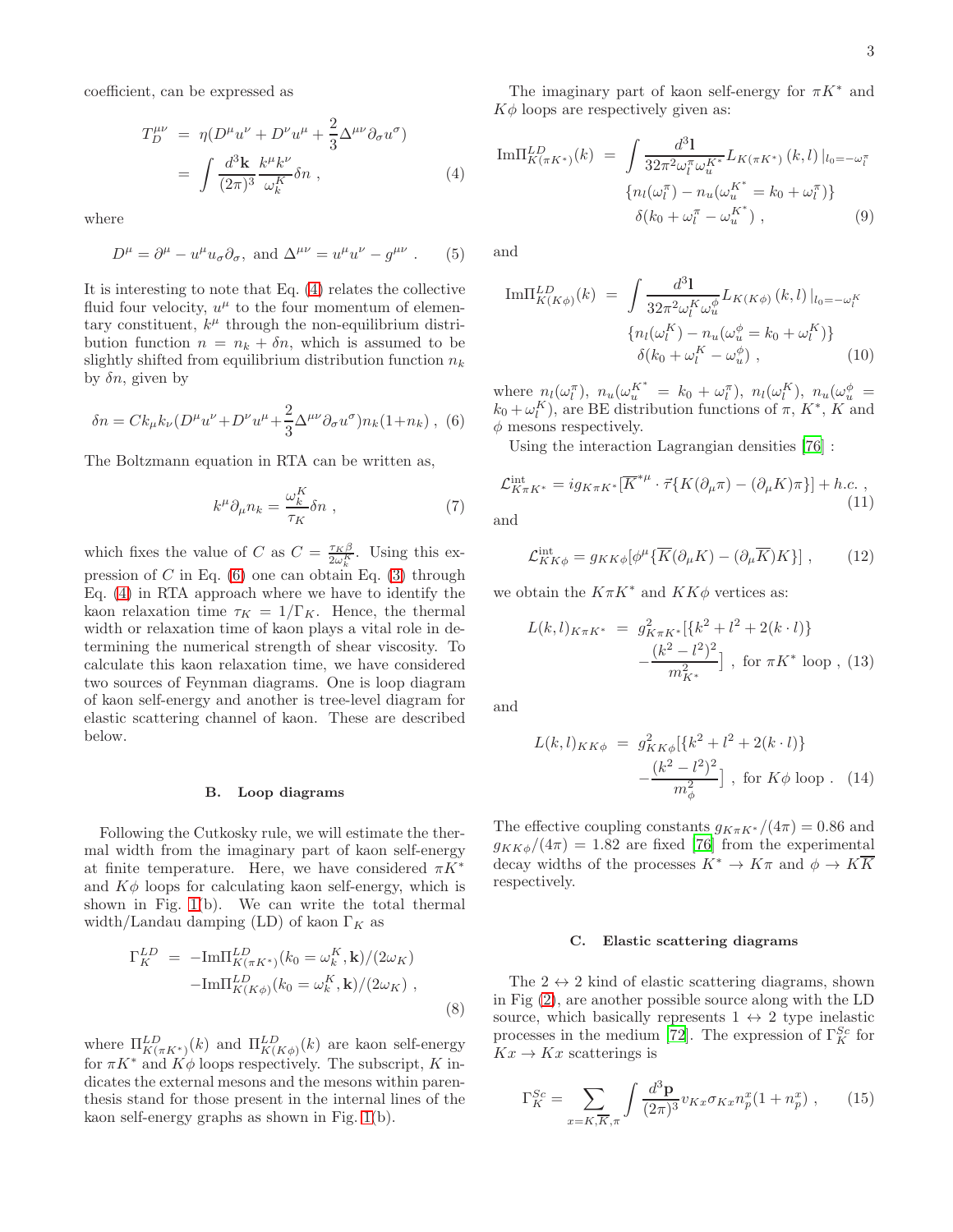where relative velocity between  $K$  and  $x$  meson is given by,

$$
v_{Kx} = \frac{[\{s - (m_K + m_x)^2\}\{s - (m_K - m_x)^2\}]^{1/2}}{2\omega_K\omega_x},
$$
  
with 
$$
s = (\omega_K + \omega_x)^2, \ \omega_K = \{\mathbf{k}^2 + m_K^2\}^{1/2},
$$

$$
\omega_x = \{\mathbf{p}^2 + m_x^2\}^{1/2},
$$
(16)

and  $n_p^x = 1/\{e^{\beta \omega_x} - 1\}$  is the BE distribution function for x meson. From different possible tree-level elastic scattering diagrams, shown in Fig. [\(2\)](#page-1-3), the cross section  $\sigma_{Kx}$  of  $Kx$  scattering are obtained as

$$
\sigma_{Kx} = \frac{1}{16\pi\lambda(s, m_K^2, m_x^2)} \int_{t_{min}}^{t_{max}} |\overline{M_{Kx}}|^2 dt , \qquad (17)
$$

where  $\lambda(s, m_K^2, m_x^2) = s^2 + m_K^4 + m_x^4 - 2sm_K^2 - 2sm_x^2 2m_K^2m_x^2$ , known as the Källen function and the limits of the above integration are  $t_{max} = 0$  and  $t_{min} =$  $-\lambda(s, m_K^2, m_x^2)/s$ . With the help of the same interaction Lagrangian densities, given in Eqs. [\(11\)](#page-2-2) and [\(12\)](#page-2-3), we can construct matrix elements of three different elastic channels - (1).  $KK \to KK$ , (2).  $K\pi \to K\pi$ , and (3).  $K\overline{K} \rightarrow K\overline{K}$ , which are respectively written below. The square of the iso-spin averaged amplitude for the elastic scattering of particles,  $K(k)$  and  $x(p)$  with incident momenta  $k$  and  $p$  respectively is generically denoted by  $|\overline{M_{Kx}}|^2$ . The relevant amplitudes are as follows: (1) The square of the iso-spin averaged amplitude for  $K(k)K(p) \longrightarrow K(k')K(p')$  is:

$$
|\overline{M_{KK}}|^2 = \frac{1}{4} \left[ 3|M_{KK}^1|^2 + |M_{KK}^0|^2 \right],\tag{18}
$$

where

$$
M_{KK}^1 = g_{\phi KK}^2 \left[ \frac{(u-s)}{(t - m_{\phi}^2 + i\epsilon)} + \frac{(t-s)}{(u - m_{\phi}^2 + i\epsilon)} \right], \quad (19)
$$

$$
M_{KK}^0 = g_{\phi KK}^2 \left[ \frac{(u-s)}{(t - m_\phi^2 + i\epsilon)} - \frac{(t-s)}{(u - m_\phi^2 + i\epsilon)} \right].
$$
 (20)

(2) Amplitude for  $K(k)\pi(p) \longrightarrow K(k')\pi(p')$  is,

$$
|\overline{M_{K\pi}}|^2 = \frac{1}{3} \Big[ 2|M_{K\pi}^1|^2 + |M_{K\pi}^0|^2 \Big] \;, \tag{21}
$$

where

$$
M_{K\pi}^{3/2} = 2g_{\pi KK^*}^2 \left[ \frac{(t-s) + (m_K^2 - m_\pi^2)^2 / m_{K^*}^2}{(u - m_{K^*}^2 + i\epsilon)} \right], \quad (22)
$$

$$
M_{K\pi}^{1/2} = g_{\pi KK*}^2 \left[ 3\left\{ \frac{(t-u) + (m_K^2 - m_\pi^2)^2 / m_{K*}^2}{(s - m_{K*}^2 + i\epsilon)} \right\} - \left\{ \frac{(t-s) + (m_K^2 - m_\pi^2)^2 / m_{K*}^2}{(u - m_{K*}^2 + i\epsilon)} \right\} \right].
$$
 (23)

(3) Similarly for the process,  $K(k)\overline{K}(p) \longrightarrow K(k')\overline{K}(p')$ the amplitude is:

$$
|\overline{M_{K\overline{K}}}|^2 = \frac{1}{4} \Big[ 3|M_{K\overline{K}}^1|^2 + |M_{K\overline{K}}^0|^2 \Big] ,\qquad (24)
$$

where

$$
M_{K\overline{K}}^1 = g_{\phi KK}^2 \left[ \frac{s - u}{t - m_\phi^2 + i\epsilon} \right],\tag{25}
$$

$$
M_{K\overline{K}}^0 = g_{\phi K K}^2 \left[ \frac{2(t - u)}{(s - m_{\phi}^2 + i\epsilon)} + \frac{(s - u)}{(t - m_{\phi}^2 + i\epsilon)} \right].
$$
 (26)

In the above expressions, the Mandelstam variables are  $s = (k+p)^2$ ,  $t = (k-k')^2$ ,  $u = (k'-p)^2$ . We have also taken the experimental values of decay widths for  $K^*$  and  $\phi$  mesons propagators in s-channel diagrams of Fig. [\(2\)](#page-1-3).

### <span id="page-3-0"></span>D. Nucleonic matter

Now we would like to estimate the effects of kaonnucleon interaction on the width of kaons in the thermal bath. For this purpose the natural way to proceed is to calculate the possible baryon loops contributing to the kaon self-energy. The  $N\Lambda$  and  $N\Sigma$  can be considered as possible candidates. The Landau and unitary cut contributions to kaon self-energy can be calculated using effective  $KN\Lambda$  and  $KN\Sigma$  interaction Lagrangian densities. However, we do not get any on-shell value for kaon relaxation time because kaon pole  $(m_k)$  is located neither in its Landau cut region (0 to  $|m_{\Lambda,\Sigma} - m_N|$ ) nor in its unitary cut region ( $|m_{\Lambda,\Sigma} + m_N|$  to  $\infty$ ), where  $m_N = 0.940$ GeV,  $m_{\Lambda} = 1.115$  GeV and  $m_{\Sigma} = 1.189$  GeV are the masses of N,  $\Lambda$  and  $\Sigma$  baryons respectively. Therefore, instead of this methodology of loop calculation, we have resorted to the following alternative way.

Let us take the experimental values of scattering length  $a_{KN}^I$  of KN interaction, where I stands for different isospin states of KN system. From Refs. [\[73](#page-8-10)[–75\]](#page-8-11), using the scattering lengths  $a_{KN}^{I=0} = -0.007$  fm and  $a_{KN}^{I=1} =$ −0.225 fm, we obtain the isospin averaged cross section,

$$
\sigma_{KN} = 4\pi \sum_{I=0,1} (2I+1)|a_{KN}^I|^2 / \sum_{I=0,1} (2I+1) \approx 4.7 \text{ mb},
$$
\n(27)

which can be used to calculate the relaxation time  $\tau_{KN}$ or thermal width  $\Gamma_{KN}$  of K by using Eq. [\(15\)](#page-2-4), where x meson is replaced by nucleon  $N$  and its distribution function will be (Fermi-Dirac)  $n_p^N = 1/\{e^{\beta \omega_N} + 1\}.$ 

Finally, for total thermal width of  $K$ , we have to add LD and scattering part of mesonic matter, described in subsection [\(II B\)](#page-2-5), [\(II C\)](#page-2-6) and the nucleonic matter contribution, described in subsection [\(II D\)](#page-3-0). We however find that the nucleonic matter has negligibly small numerical contribution.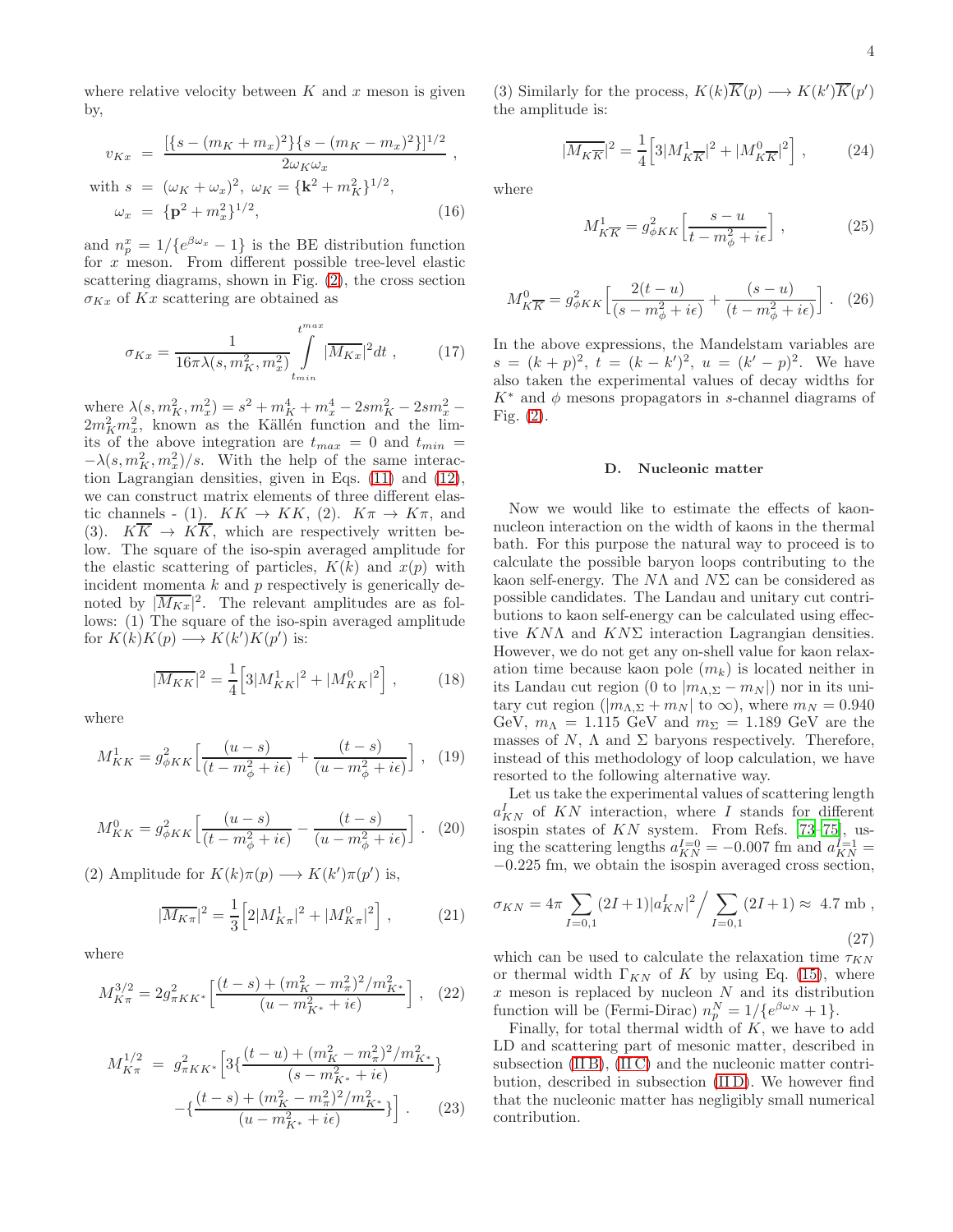

<span id="page-4-0"></span>FIG. 3: (Color online) The thermal width of kaon self-energy from (a) $K^*\phi$  and (b)  $K\phi$  loops as a function of invariant mass  $M = \sqrt{k_0^2 - |\mathbf{k}|^2}$  at fixed temperature  $T = 0.150$  GeV for two different momenta  $\mathbf{k} = 0.300 \text{ GeV}$  (solid line) and 0.500 GeV (dashed line). The vertical red dotted line represents the onshell value  $M = m_K$ .

### E. Electrical conductivity

Similar to shear viscosity, one can derive the expression for electrical conductivity,  $\sigma_K$  for kaon component, using the spectral density of current-current correlator

$$
A_K^{\sigma} = \int d^4x e^{iq \cdot x} \langle [J_i(x), J^i(0)] \rangle_{\beta} . \tag{28}
$$

The corresponding Kubo relation reads,

$$
\sigma_K = \frac{1}{6} \lim_{q_0, \mathbf{q} \to 0} \frac{A_K^{\sigma}}{q_0} \,. \tag{29}
$$

Within the one loop approximation the expression for  $\sigma_K$ is given by [\[37,](#page-7-16) [55\]](#page-7-30)

<span id="page-4-3"></span>
$$
\sigma_K = \frac{g_K^e}{3T} \int \frac{d^3 \mathbf{k}}{(2\pi)^3 \Gamma_K} \left(\frac{\mathbf{k}}{\omega_K^k}\right)^2 \left[n_K(\omega_K^k)\{1 + n_K(\omega_K^k)\}\right],\tag{30}
$$

where  $g_K^e = 2e^2$  is isospin factor for charged kaon -  $K^+$ and  $K^-$ . Same expression for  $\sigma_K$  can be obtained in RTA approach.

### III. RESULTS AND DISCUSSION

First we explore the contribution of loop diagram in kaon relaxation time. From Eqs. [\(9\)](#page-2-7) and [\(10\)](#page-2-8), one can respectively obtain the individual contributions from  $K^*\pi$ and  $K\phi$  loops to the (off-shell) thermal width of kaon as a function of the invariant mass  $M = \sqrt{k_0^2 - |\mathbf{k}|^2}$  for two different values of three momenta  $\mathbf{k} = 0.300 \text{ GeV}$ and  $k = 0.500$  GeV at temperature  $T = 0.150$  GeV. The results are shown in Fig. [\(3\)](#page-4-0), where we have used



<span id="page-4-1"></span>FIG. 4: Temperature dependence of (a) thermal width and (b) the mean free path of kaon for two different momenta  $k=0.100$  GeV (solid line) and  $k=0.300$  GeV (dashed line). The horizontal dashed red line represents an approximate dimension of fireball.



<span id="page-4-2"></span>FIG. 5: (Color online) T dependence of average thermal widths (a) and relaxation times (b) for  $KK$  (dashed line),  $K\pi$  (dash-double-dotted line),  $K\overline{K}$  (dash-dotted line) scatterings and their total (solid line) and Landau damping part (dotted line).

 $m_{\pi} = 0.140 \text{ GeV}, m_K = 0.500 \text{ GeV}, m_{K^*} = 0.890 \text{ GeV},$  $m_{\phi} = 1.020$  GeV. It is clear that the Landau cuts [\[17,](#page-7-29) [72](#page-8-9)] end sharply at  $M = |m_{\phi} - m_K| = 0.51$  GeV for the  $K\phi$ loop and  $M = |m_{K^*} - m_{\pi}| = 0.745$  GeV for  $K^*\pi$  loop. The red vertical dashed line in Fig. [\(3\)](#page-4-0) denotes the physical pole mass of kaon and its corresponding contribution will provide on-shell values of kaon thermal widths for  $K^*\pi$  and  $K\phi$  loops respectively. One should keep in mind that these Landau cut contributions only originate in the presence of medium. In vacuum, we can not have any (on-shell) decay like  $K \to K^*\pi$  or  $K \to K\phi$  because of kinematic restrictions. Here we get a non-zero thermal width of kaon because of in-medium  $KK^*\pi$  and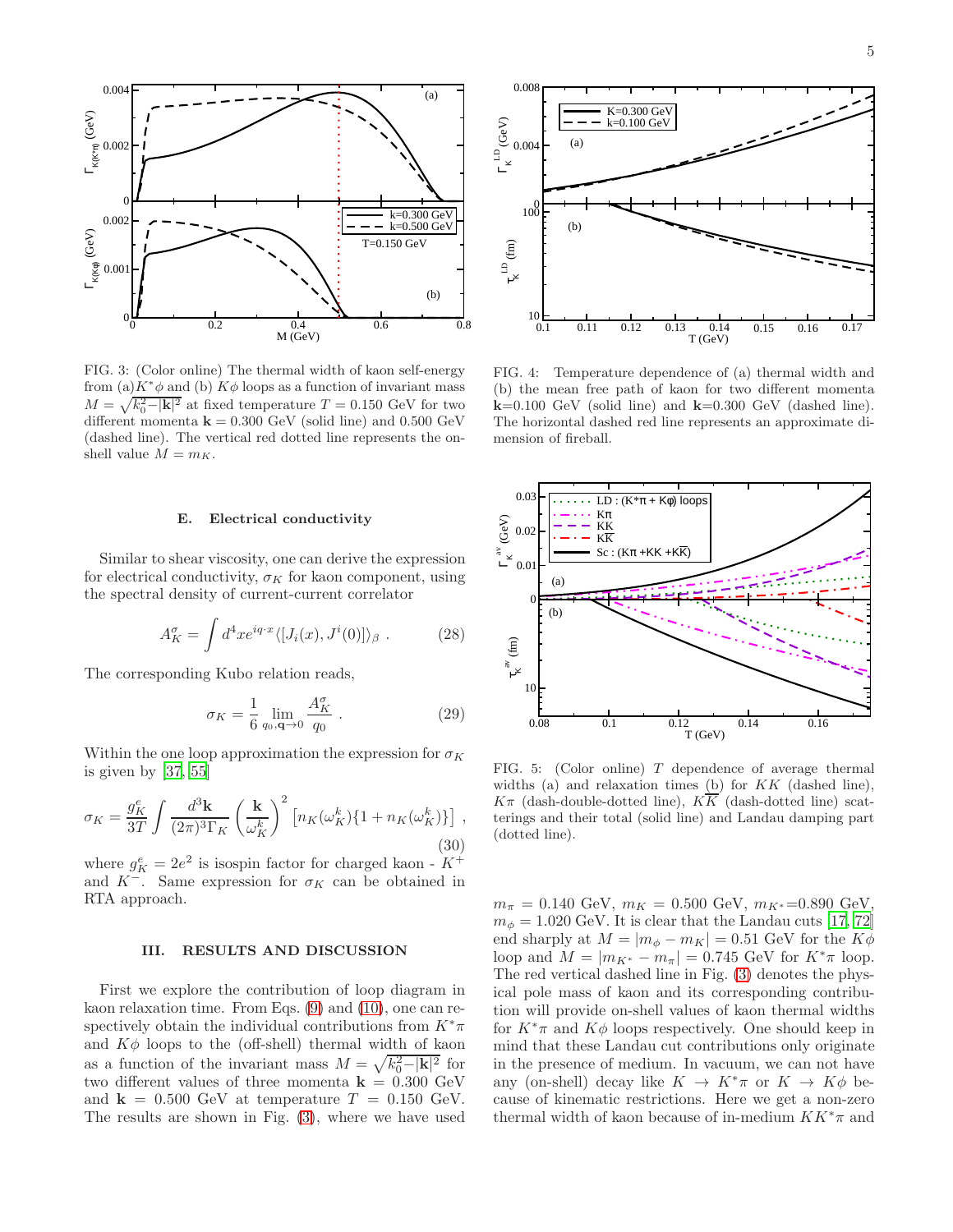

<span id="page-5-0"></span>FIG. 6: (Color online) Temperature dependence of average (a) thermal widths and (b) relaxation times of pion (dotted lines) and kaon (solid lines) The horizontal dashed line represents an approximate life time of fireball.

 $KK\phi$  scatterings which were absent in vacuum.

In Fig. [4](#page-4-1) we display the temperature dependence of total (on-shell) thermal width  $\Gamma_K^{LD}$  and relaxation time  $\tau_K^{LD} = 1/\Gamma_K^{LD}$  of kaon for  $\mathbf{k} = 0.100 \text{ GeV}$  (solid line) and  $k = 0.300$  GeV (dashed line). The total (on-shell) thermal width of kaon is the summation of  $K^*\pi$  and  $K\phi$ loop contributions. We observe that the contributions from the former dominates over the latter as revealed in Fig. [\(3\)](#page-4-0). We observe that the thermal width increases with the temperature. As relaxation time  $\tau_K^{\text{LD}}$  is inversely proportional to the thermal width  $(\Gamma_K)$ , the  $\tau_K^{LD}$  decreases rapidly as temperature increases. We have seen that the nucleonic contribution due to KN interaction to the kaon thermal width or mean free path is insignificant compared to the contributions from mesonic loops, therefore, the nucleonic part has not been shown separately.

We can take thermal average of  $\Gamma_K^{LD}(\mathbf{k}, T)$  by using the relation

$$
\Gamma_K^{\text{av}} = \int_0^\infty \frac{d^3 \mathbf{k}}{(2\pi)^3} \Gamma_K^{LD}(\mathbf{k}, T) n_k^K(\omega_k^K) / \int_0^\infty \frac{d^3 \mathbf{k}}{(2\pi)^3} n_k^K(\omega_k^K) ,
$$
\n(31)

which is plotted using dashed line in Fig.  $5(a)$ . Similar to LD source, different scattering contributions for  $K\pi$ , KK,  $K\overline{K}$  interactions and their total are shown by dash-double-dotted, dashed, dash-dotted and solid lines in Fig. [5\(](#page-4-2)a). Their corresponding relaxation times are drawn in Fig. [5\(](#page-4-2)b). Here we notice that the contribution of elastic scattering is dominating over the LD contribution. After adding them we get total thermal width of kaon, which is plotted by solid line in Fig. [6\(](#page-5-0)a) and it is also compared with the thermal width of pion component (dotted line), taken from Ref. [\[17\]](#page-7-29). In Fig. [6\(](#page-5-0)b), their relaxation times are also compared and we noticed that the relaxation time of kaon is greater than that of pion. We



<span id="page-5-1"></span>FIG. 7: Temperature dependence of shear viscosity for kaon (solid line) and pion (dotted line) by using (a)  $\tau = 1$  fm and (b)  $\tau = \tau(T)$ .



<span id="page-5-2"></span>FIG. 8: Same as Fig. [7](#page-5-1) for electrical conductivity.

consider that the lifetime of fireball produced in heavy ion experiments is approximately 10 fm as indicated by a horizontal (red) dashed line in Fig. [6\(](#page-5-0)b). We observe that the relaxation time induced by the interactions involving pions is smaller than that involving kaons. The life time of the fireball is larger than the pions for almost the entire range of temperature considered. However, the kaons has the chance of getting equilibrated only at high temperatures,  $T \sim 150$  MeV which is close to the quark-hadron transition temperature.

In Fig. [7,](#page-5-1) we present the temperature dependence of shear viscosity of kaon (solid lines) and compare with pion (dotted lines) for (a) constant relaxation times and (b) temperature dependent relaxation times (displayed in Fig. [6\)](#page-5-0). For constant relaxation time, shear viscosity for kaon component is smaller than that of pion but for temperature dependent relaxation time the trend is reversed.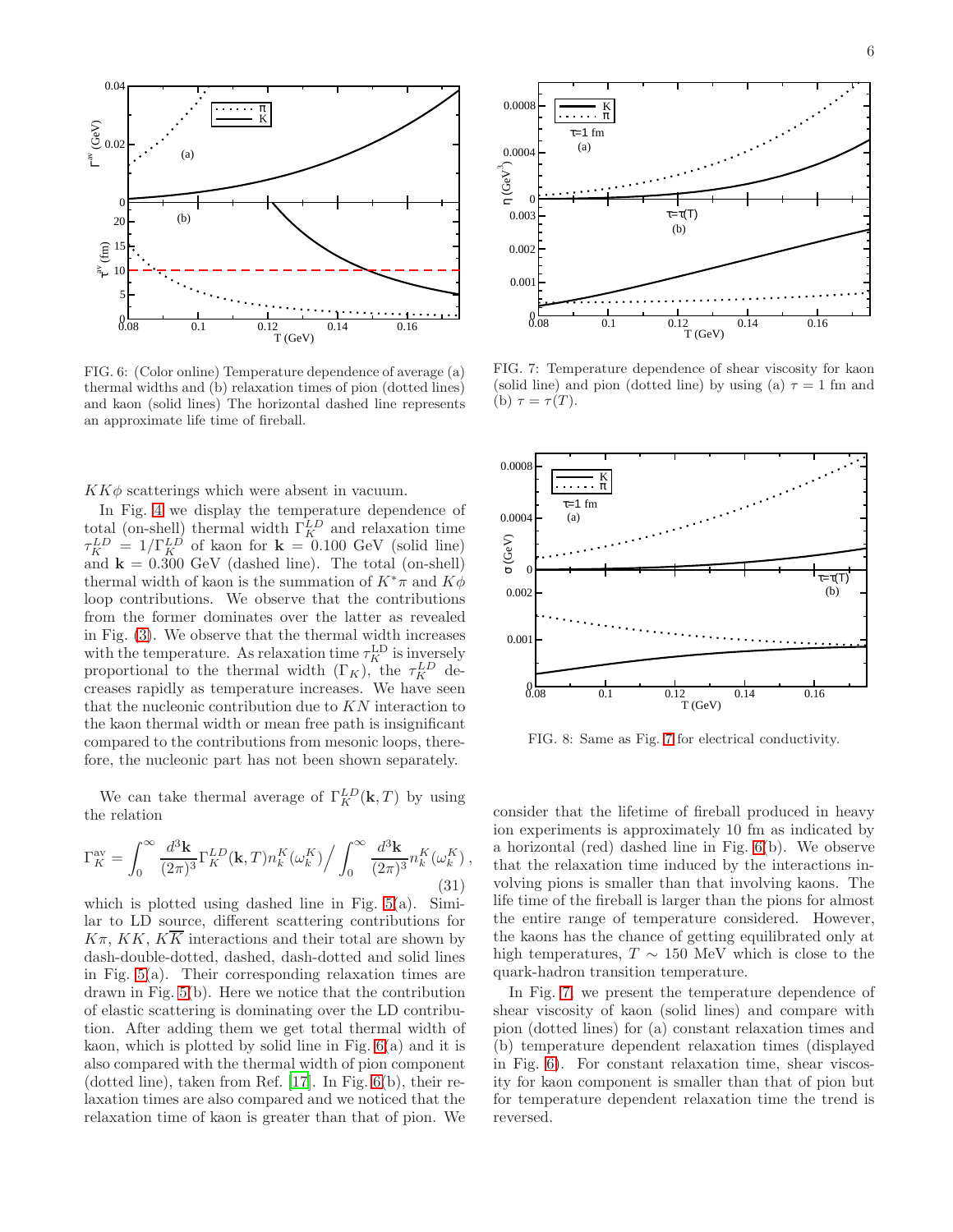Eq. [3](#page-1-2) indicates that for a constant relaxation time (or thermal width) the temperature dependence of shear viscosity is governed by the thermal phase space factors. The massive kaons are thermally more suppressed than the lighter pions in the bath, consequently the  $\eta$  for kaons is smaller than that of pions for the same value of relaxation time ( $\tau = 1$  fm/c). This is reflected through the results displayed in the upper panel of Fig. [7.](#page-5-1)

The shear viscosity represents fluid resistance to the transfer of momentum through collision processes. The momentum transfer gets easier and hence the fluid resistance or the shear viscosity becomes smaller in a strongly interacting medium. Therefore, the inclusion of interactions of pions and kaons in evaluating their shear viscosities is essential. We note that thermal width (the interaction rate) of kaons is smaller than pions since the interaction of kaons is weaker. We find that the viscosity of kaons is larger than the pions because the thermal suppression of kaons is overwhelmed by their larger relaxation time (smaller thermal width) as compared to pions. In other words the smaller relaxation time of pions compensate the larger thermal abundance and hence results in smaller viscosity. In the context of finite size RHIC or LHC matter the kaon component becomes relevant at high T because the kaon relaxation time at  $T > 150$  MeV is smaller than than the typical fireball life time. Hence, the role of kaon viscosity near the transition temperature cannot be ignored. Similar observation was made in earlier investigations [\[59,](#page-7-34) [60\]](#page-8-0) too.

Next, in Fig. [8\(](#page-5-2)a), the temperature dependence of electrical conductivities for kaon (solid lines) and pion (dotted line) are drawn for constant relaxation time  $\tau$  and similar to Fig. [7\(](#page-5-1)a), pion component is larger than kaon component due to the reason explained above - the massive kaons are thermally suppressed more than pions.

We find that with the temperature dependent thermal width (or relaxation time) the electrical conductivity of pion decreases unlike the shear viscosity which shows a mildly increasing trend with increase in temperature (Fig. [7](#page-5-1) b). This difference originates from the expressions of  $\sigma$  and  $\eta$ , given by Eqs. [\(30\)](#page-4-3) and [\(3\)](#page-1-2) respectively involving different power of momentum in their integrand. This can be understood easily at the high temperature limit  $(T >> m_{\pi})$  where the electrical conductivity of pions,  $\sigma_{\pi}^{el} \sim T^2/\Gamma^{av}(T)$  and the shear viscosity,  $\eta_{\pi} \sim T^4/\Gamma^{av}(T)$  which clearly indicates that  $\sigma_{\pi}^{el}$ and  $\eta_{\pi}$  have different T dependence. For the kaon component, both  $\eta_K(T)$  and  $\sigma_K(T)$  are increasing functions but their slopes are different because of the different exponent of momentum appearing in the expressions for viscosity and electrical conductivity. It is also interesting to note that the pion and kaon contributions to the electrical conductivity is comparable at high T and the nature of T variation will be governed by their combined strengths.

## IV. SUMMARY AND CONCLUSION

In this work we have estimated the contributions of strange hadrons to shear viscosity and electrical conductivity of hadronic matter. It is well known that the standard expressions of these transport coefficients can be obtained either from RTA or Kubo framework, where the relaxation time of medium constituents proportionally controls their numerical strengths. We have calculated kaon relaxation time by considering different possible  $1 \leftrightarrow 2$  and  $2 \leftrightarrow 2$  processes. Contributions from  $1 \leftrightarrow 2$  have been calculated from the imaginary part of kaon self-energy at finite temperature. For the calculation of self energy  $\pi K^*$  and  $K\phi$  have been considered in the internal lines. For  $2 \leftrightarrow 2$  type of elastic channels,  $K\pi$ ,  $KK$  and  $K\overline{K}$  processes have been considered. All these in-elastic and elastic channels are calculated from an effective hadronic Lagrangian density, describing  $KK\phi$  and  $KK^*\pi$  interactions. We notice that  $2 \leftrightarrow 2$ scattering processes in medium dominate over the  $1 \leftrightarrow 2$ processes. The inverse of the total scattering probability, quantified by total thermal width, basically gives the relaxation time of kaons in the medium. If we consider the life time of the hadronic fireball produced at RHIC and LHC collisions  $\sim 10 \text{ fm/c}$  then we notice that the kaon has the chance to attain equilibrium at the high temperature domain close to the transition temperature. It signifies that for phenomenological purpose, the contribution of kaon component is relevant in the high temperature region.

Using the total kaon relaxation time, we have estimated shear viscosity and electrical conductivity of kaon component. When we compare with the pion component, estimated in earlier work [\[17\]](#page-7-29) using a similar type of effective hadronic interactions, we notice that kaon has smaller electrical conductivity than pions but an opposite trend is observed in shear viscosity *i.e.* the viscosity of kaons is larger than pions. We also note that with the inclusion of  $K - \pi$  interaction the magnitude of  $\eta_K$ reduces compared to the scenario when  $K - \pi$  interaction is ignored in estimating  $\eta_K$ . However, the inequality,  $\eta_K > \eta_{\pi}$  is still maintained with  $K - \pi$  interaction for almost the entire temperature range considered here  $(\eta_{\pi})$ is shear viscosity of pion). That is the gap between the  $\eta_K$  and  $\eta_\pi$  decreases with the introduction of  $K - \pi$  interaction but the  $\eta_K$  remains higher in magnitude than  $\eta_{\pi}$  as the case when the  $K - \pi$  interaction is neglected.

In the context of phenomenological direction, the contribution of kaon component at high temperature may only be relevant and our studies show that kaons play a crucial role in both electrical conductivity and shear viscosity (and possible for other transport coefficients as well) at that high temperature region.

Acknowledgment : Sabyasachi Ghosh is supported from UGC Dr. D. S. Kothari Post Doctoral Fellowship under grant No. F.4-2/2006 (BSR)/PH/15-16/0060. Snigdha Ghosh (CNT project No.  $3/2/3012/\text{VECC/R\&D-I}/1928$ ) and MR are grate-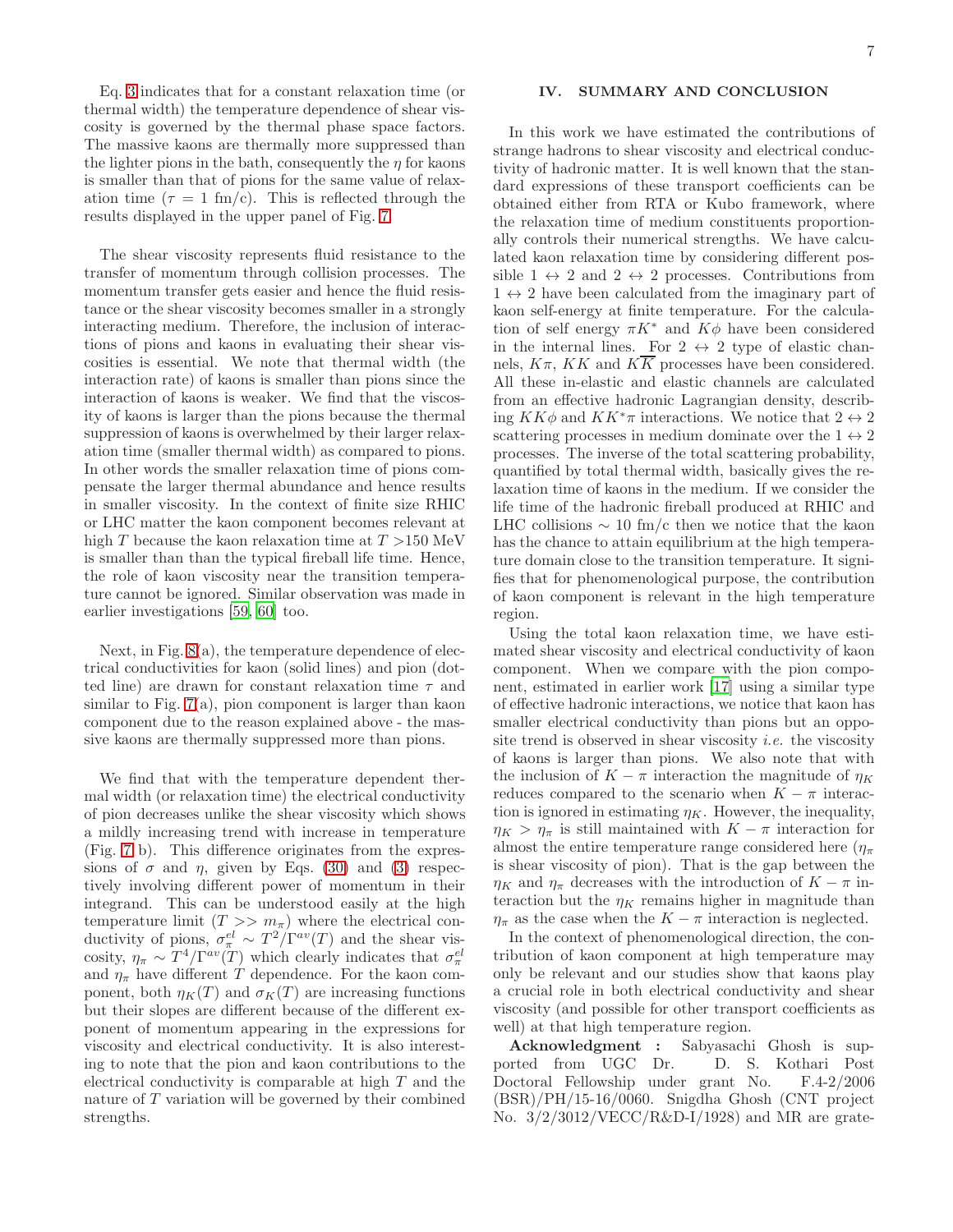- <span id="page-7-0"></span>[1] BRAHMS Collaboration (I. Arsene et al.), Nucl. Phys. A 757, 1 (2005)
- [2] PHENIX Collaboration (K. Adcox et al.), Nucl. Phys. A 757, 184 (2005).
- [3] PHOBOS Collaboration (B.B. Back et al.), Nucl. Phys. A 757, 28 (2005).
- <span id="page-7-1"></span>[4] STAR Collaboration (J. Adams et al.), Nucl. Phys. A 757, 102 (2005).
- <span id="page-7-2"></span>[5] ALICE Collaboration (K. Aamodt et al.), Phys. Rev. Lett. 108, 252302 (2010).
- [6] ALICE Collaboration (K. Aamodt et al.), Phys. Lett. B 696, 30 (2011).
- <span id="page-7-3"></span>[7] ALICE Collaboration (D. Caffarri et al.), Nucl. Phys. A 904-905, 643c (2013).
- <span id="page-7-4"></span>[8] G. Policastro, D. T. Son, and A. O. Starinets, Phys. Rev.Lett. 87, 081601 (2001).
- <span id="page-7-5"></span>[9] P. Kovtun, D. T. Son, and A. O. Starinets, Phys. Rev. Lett. **94**, 111601 (2005).
- <span id="page-7-6"></span>[10] H. Niemi, G. S. Denicol, P. Huovinen, E. Molnár, and D. H. Rischke, Phys. Rev. C 86, 014909.
- <span id="page-7-7"></span>[11] D.H. Rischke, Phys. Rev. Lett. 106, 212302 (2011).
- <span id="page-7-8"></span>[12] K. Itakura, O. Morimatsu, and H. Otomo, Phys. Rev. D 77, 014014 (2008).
- [13] A. Dobado and S.N. Santalla, Phys. Rev. D 65, 096011 (2002); A. Dobado and F. J. Llanes-Estrada, Phys. Rev. D 69, 116004 (2004).
- <span id="page-7-15"></span>[14] D. Fernandez-Fraile and A. Gomez Nicola, Eur. Phys. J. C 62, 37 (2009).
- <span id="page-7-37"></span>[15] R. Lang, N. Kaiser and W. Weise Eur. Phys. J. A 48, 109 (2012).
- <span id="page-7-35"></span>[16] S. Mitra, S. Ghosh, and S. Sarkar Phys. Rev. C 85, 064917 (2012).
- <span id="page-7-29"></span>[17] S. Ghosh, G. Krein, S. Sarkar, Phys. Rev. C 89, 045201 (2014); S. Ghosh, Phys. Rev. C 90 025202 (2014); S. Ghosh, Braz. J. Phys. 45 (2015) 687.
- <span id="page-7-31"></span>[18] M. I. Gorenstein, M. Hauer, O. N. Moroz, Phys. Rev. C 77, 024911 (2008).
- [19] G. P. Kadam and H. Mishra, Nucl. Phys. A 934, 133 (2015); Phys. Rev. C 92, 035203 (2015).
- <span id="page-7-32"></span>[20] J.Noronha-Hostler, J. Noronha, C. Greiner, Phys. Rev. Lett. 103, 172302 (2009).
- <span id="page-7-9"></span>[21] A.S. Khvorostukhin V.D. Toneev a,c , D.N. Voskresensky Nucl. Phys. A 845 (2010)
- <span id="page-7-10"></span>[22] P. Chakraborty and J. I. Kapusta, Phys. Rev. C 83, 014906 (2011).
- [23] C. Sasaki, K. Redlich, Nucl. Phys. **A 832** (2010) 62.
- <span id="page-7-18"></span>[24] R. Marty, E. Bratkovskaya, W. Cassing, J. Aichelin, and H. Berrehrah, Phys. Rev. C 88, 045204 (2013).
- [25] S. Ghosh, A. Lahiri, S. Majumder, R. Ray, S. K. Ghosh, Phys. Rev. C 88 (2013) 068201.
- [26] R. Lang, W. Weise Eur. Phys. J. A 50, 63 (2014); R. Lang, N. Kaiser, W. Weise, Eur. Phys. J. A 51, 127 (2015).
- [27] S. K. Ghosh, S. Raha, R. Ray, K. Saha, S. Upadhaya, Phys. Rev. D 91, 054005 (2015).
- [28] S. Ghosh, T. C. Peixoto, V. Roy, F. E. Serna, and G. Krein, Phys. Rev. C 93, 045205 (2016).
- [29] P. Deb, G. Kadam, H. Mishra, Phys. Rev. D 94 (2016),

094002.

- [30] A. N. Tawfik, A. M. Diab, M.T. Hussein, Int. J. Mod. Phys. A 31 (2016) 1650175.
- <span id="page-7-11"></span>[31] A. Abhishek, H. Mishra, S. Ghosh, [arXiv:1709.08013](http://arxiv.org/abs/1709.08013) [hep-ph]; P. Singha, A. Abhishek, G. Kadam, S. Ghosh, H. Mishra, [arXiv:1705.03084](http://arxiv.org/abs/1705.03084) [nucl-th].
- <span id="page-7-12"></span>[32] N. Demir and S.A. Bass Phys. Rev. Lett. 102, 172302 (2009).
- [33] A. Muronga, Phys. Rev. **C 69**, 044901 (2004).
- [34] S. Plumari, A. Puglisi, F. Scardina, and V. Greco, Phys. Rev. C 86, 054902 (2012).
- <span id="page-7-13"></span>[35] S. Pal, Phys. Lett. **B 684** (2010) 211.
- <span id="page-7-14"></span>[36] G. D. Moore and J. M. Robert, [hep-ph/0607172](http://arxiv.org/abs/hep-ph/0607172) (2006), arXiv:0607172v1.
- <span id="page-7-16"></span>[37] D. Fernandez-Fraile and A. Gomez Nicola, Phys. Rev. D 73, 045025 (2006).
- <span id="page-7-17"></span>[38] K. Tuchin, Adv. High Energy Phys. 2013, 490495 (2013)
- <span id="page-7-19"></span>[39] A. Puglisi, S. Plumari, V. Greco, Phys. Rev. D 90, 114009 (2014); J. Phys. Conf. Ser. 612 (2015) 012057; Phys. Lett. B 751 (2015) 326.
- <span id="page-7-21"></span>[40] M. Greif, I. Bouras, Z. Xu, C. Greiner, Phys. Rev. **D** 90 (2014) 094014; J. Phys. Conf. Ser. 612 (2015) 012056.
- <span id="page-7-22"></span>[41] W. Cassing, O. Linnyk, T. Steinert, and V. Ozvenchuk, Phys. Rev. Lett. 110, 182301 (2013).
- <span id="page-7-23"></span>[42] T. Steinert and W. Cassing, Phys. Rev. C 89, 035203 (2014).
- <span id="page-7-24"></span>[43] S. I. Finazzo and J. Noronha, Phys. Rev. D 89, 106008 (2014).
- <span id="page-7-25"></span>[44] S.-X. Qin, Phys. Lett. **B 742**, 358 (2015), [arXiv:1307.4587.](http://arxiv.org/abs/1307.4587)
- <span id="page-7-26"></span>[45] H.T. Ding, A. Francis, O. Kaczmarek, F. Karsch, E. Laermann, and W. Soeldner, Phys. Rev. D 83, 034504 (2011).
- [46] G. Aarts, C. Allton, J. Foley, S. Hands, and S. Kim, Phys. Rev. Lett. 99, 022002 (2007).
- [47] P. V. Buividovich, M. N. Chernodub, D. E. Kharzeev, T. Kalaydzhyan, E. V. Luschevskaya, and M. I. Polikarpov, Phys. Rev. Lett. 105, 132001 (2010).
- [48] Y. Burnier and M. Laine, Eur. Phys. J. C 72, 1902 (2012).
- [49] S. Gupta, Phys. Lett. **B 597**, 57 (2004).
- [50] B. B. Brandt, A. Francis, H. B. Meyer, and H. Wittig, J. High Energy Phys. 03 (2013) 100.
- <span id="page-7-27"></span>[51] A. Amato, G. Aarts, C. Allton, P. Giudice, S. Hands, J.I. Skullerud, Phys. Rev. Lett. 111, 172001 (2013).
- [52] P. K. Srivastava, L. Thakur, B. K. Patra, Phys. Rev. C 91, 044903 (2015).
- [53] S. Ghosh, F. E. Serna, A. Abhishek, G. Krein, H. Mishra in progress
- <span id="page-7-28"></span>[54] M. Greif, C. Greiner, G.S. Denicol, Phys. Rev. D 93, 096012 (2016).
- <span id="page-7-30"></span>[55] S. Ghosh, Phys. Rev. **D 95**, 036018 (2017).
- <span id="page-7-36"></span>[56] S. Ghosh, S. Mitra, S. Sarkar Nucl. Phys. A969 (2018) 237.
- <span id="page-7-20"></span>[57] C. Lee, I. Zahed, Phys. Rev. **C 90**, 025204 (2014).
- <span id="page-7-33"></span>[58] K. Saha, S. Ghosh, S. Upadhaya, S. Maity, [arXiv:1711.10169](http://arxiv.org/abs/1711.10169) [nucl-th].
- <span id="page-7-34"></span>[59] M. Prakash, M. Prakash, R. Venugopalan, and G. Welke,